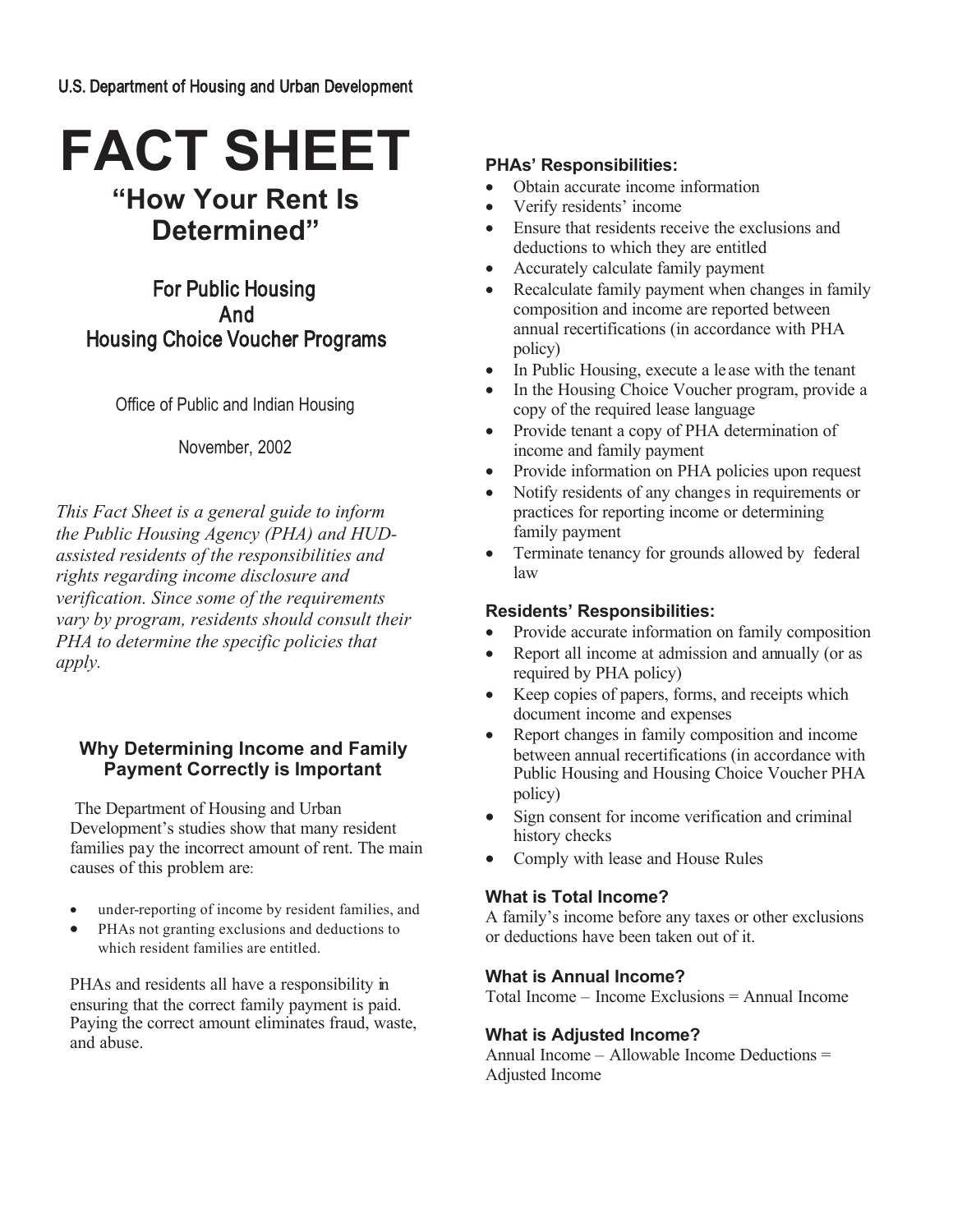# **Family Payment (Total Tenant Payment)**

The amount of rent a family will pay is the highest of the following amounts:

- 30% of the family's monthly adjusted income;
- 10% of the family's monthly income;
- Welfare rent (in States where applicable); or
- Minimum Rent (\$0 \$50 set by the PHA)

# **Annualization of Income**

If it is not feasible to anticipate a level of income over a 12-month period (as in the case of seasonal or cyclic income), or the PHA believes that past income is the best available indicator of expected future income, the PHA may annualize the income anticipated for a shorter period, subject to a redetermination at the end of the shorter period.

# **What Counts as Annual Income for Calculation of Family Payment?**

#### **Annual income means all amounts, monetary or not, which:**

- Go to, or on behalf of, the family head of household or spouse (even if temporarily absent) or to any other family member; or
- Are anticipated to be received from a source outside the family during the 12-month period following admission or annual reexamination effective date; and
- Which are not specifically excluded.
- Annual income also means amounts derived (during the 12-month period) from assets to which any member of the family has access.

#### **Annual income includes, but is not limited to**:

- The full amount, before any payroll deductions of wages and salaries, overtime pay, Commissions, fees, tips and bonuses, and other compensation for personal services;
- The net income from the operation of a business or profession. Expenditures for business expansion or amortization of capital indebtedness shall not be used as deductions in determining net income. An allowance for depreciation of assets used in a business or profession may be deducted, based on straight line depreciation, as provided in Internal Revenue Service regulations. Any withdrawal of cash or assets from the operation of a business or profession will be included in income, except to the extent the withdrawal is

reimbursement of cash or assets invested in the operation by the family;

- Interest, dividends, and other net income of any kind from real or personal property. Expenditures for amortization of capital indebtedness shall not be used as deductions in determining net income. An allowance for depreciation is permitted only as authorized in above section. Any withdrawal of cash or assets from an investment will be included in income, except to the extent the withdrawal is reimbursement of cash or assets invested by the family. Where the family has net family assets in excess of \$5,000, annual income shall include the greater of the actual income derived from all net family assets or a percentage of the value of such assets based on the current passbook savings rate, as determined by HUD;
- The full amount of periodic amounts received from Social Security, annuities, insurance policies, retirement funds, pensions, disability or death benefits, and other similar types of periodic receipts, including a lump-sum amount or prospective monthly amounts for the delayed start of a periodic amount.
- Payments in place of earnings, such as unemployment and disability compensation, worker's compensation and severance pay.
- Welfare assistance. If the welfare assistance payment includes an amount specifically designated for shelter and utilities that is subject to adjustment by the welfare assistance agency in accordance with the actual cost of shelter and utilities, the amount of welfare assistance income to be included as income shall consist of: (i) the amount of the allowance or grant exclusive of the amount specifically designated for shelter or utilities; plus (ii) the maximum amount that the welfare assistance agency could in fact allow the family for shelter and utilities.
- Periodic and determinable allowances, such as Alimony and child support payments, and regular contributions or gifts received from organizations or from persons not residing in the dwelling;
- All regular pay, special pay and allowances of a member of the Armed Forces.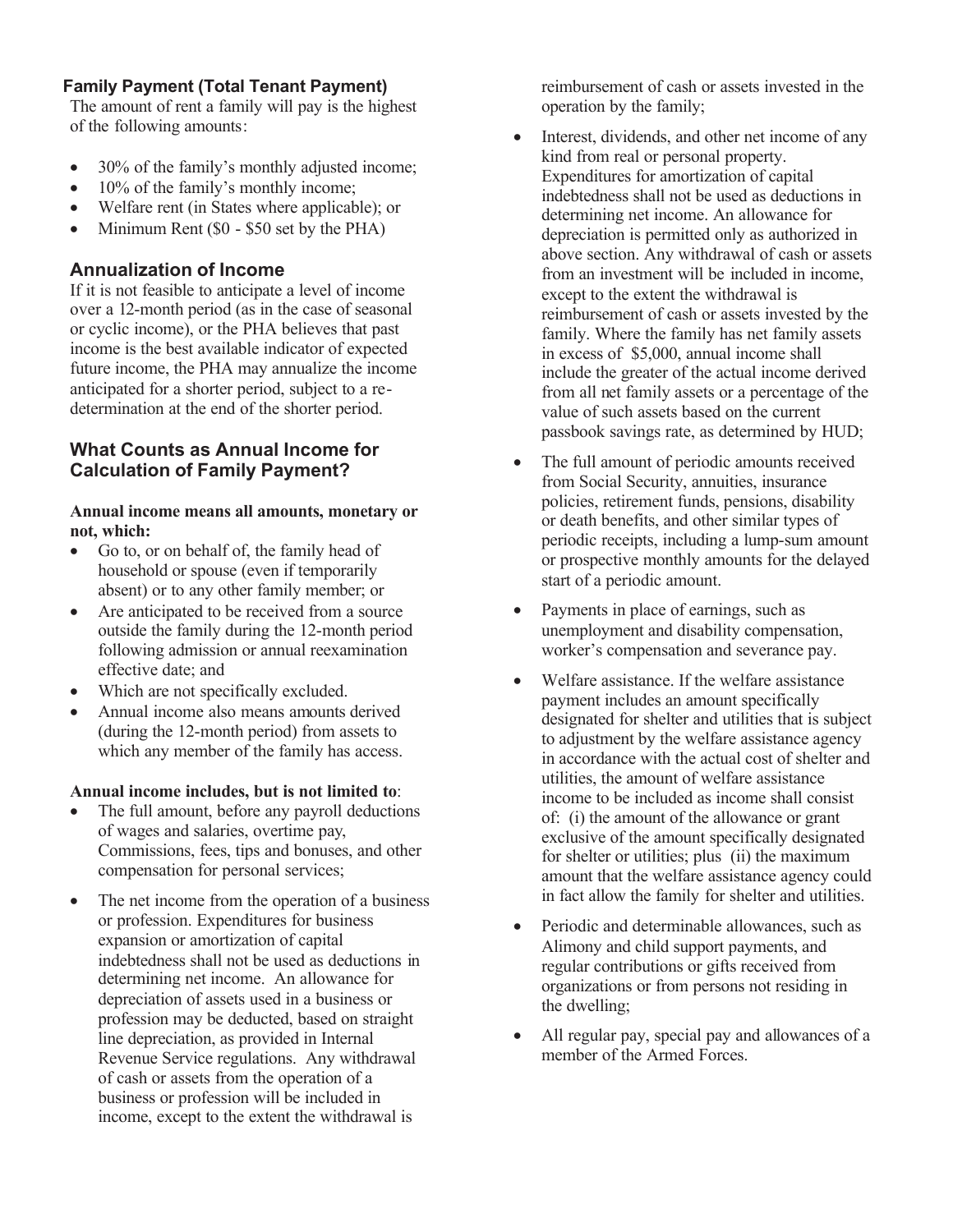#### **Annual income does not include the following**:

- Income from employment of children (including foster children) under the age of l8 years;
- Payments received for the care of foster children or foster adults (usually persons with disabilities, unrelated to the tenant family, who are unable to live alone);
- Lump-sum additions to family assets, such as inheritances, insurance payments (including payments under health and accident insurance and worker's compensation), capital gains and settlement for personal or property losses.
- Amounts received by the family that are specifically for, or in reimbursement of, the cost of medical expenses for any family member;
- Income of a live-in aide, as defined in  $§5.403$ ;
- The full amount of student financial assistance paid directly to the student or to the educational institution;
- The special pay to a family member serving in the Armed Forces who is exposed to hostile fire;
- Amounts received under training programs funded by HUD:
- Amounts received by a person with a disability that are disregarded for a limited time purposes of Supplemental Security Income eligibility and benefits because they are set aside for use under a Plan to Attain Self-Sufficiency (PASS);
- Amounts received by a participant in other publicly assisted programs which are specifically for or in reimbursement of out-ofpocket expenses incurred (special equipment, clothing, transportation, child care, etc.) and which are made solely to allow participation in a specific program;
- Amounts received under a resident service stipend. A resident service stipend is a modest amount (not to exceed \$200 per month) received by a resident for performing a service for the PHA or owner, on a part-time basis, that enhances the quality of life in the development. Such services may include, but are not limited to, fire patrol, hall monitoring, lawn maintenance, resident initiatives coordination, and serving as a member of the PHA's governing board. No resident may receive more than one such stipend during the same period of time;
- Incremental earnings and benefits resulting to any family member from participation in quality State or local employment training

programs (including training programs not affiliated with a local government) and training of a family member as resident management staff. Amounts excluded by this provision must be received under employment training programs with clearly defined goals and objectives, and are excluded only for the period during which the family member participates in the employment training program;

- Temporary, nonrecurring or sporadic income (including gifts);
- Reparation payments paid by a foreign government pursuant to claims filed under the laws of that government by persons who were persecuted during the Nazi era;
- Earnings in excess of \$480 for each full-time student 18 years old or older (excluding the head of household and spouse);
- Adoption assistance payments in excess of \$480 per adopted child;
- Deferred periodic amounts from supplemental security benefits that are received in a lump sum amount or in prospective monthly amounts.
- Amounts received by the family in the form of refund or rebates under State or local law for property taxes paid on the dwelling unit;
- Amounts paid by a State agency to a family with a member who has a development disability and is living at home to offset the cost of services and equipment needed to keep the developmentally disabled family member at home; or
- Amounts specifically excluded by any other Federal statute from consideration as income for purposes of determining eligibility or benefits under a category of assistance programs that includes assistance under any program to which the exclusions are set forth.

#### **Other Income Exclusions** Federally Mandated Income Exclusions -- The following statutory exclusions apply to HUDassisted and other government programs:

- The value of the allotment provided under the Food Stamp Act of 1977.
- Payments to volunteers under the Domestic Volunteer Services Act of 1973
- Payments received under the Alaska Native Claims Settlement Act (cash including cash dividends on stock received from a Native Corporation and on bonds received from a Native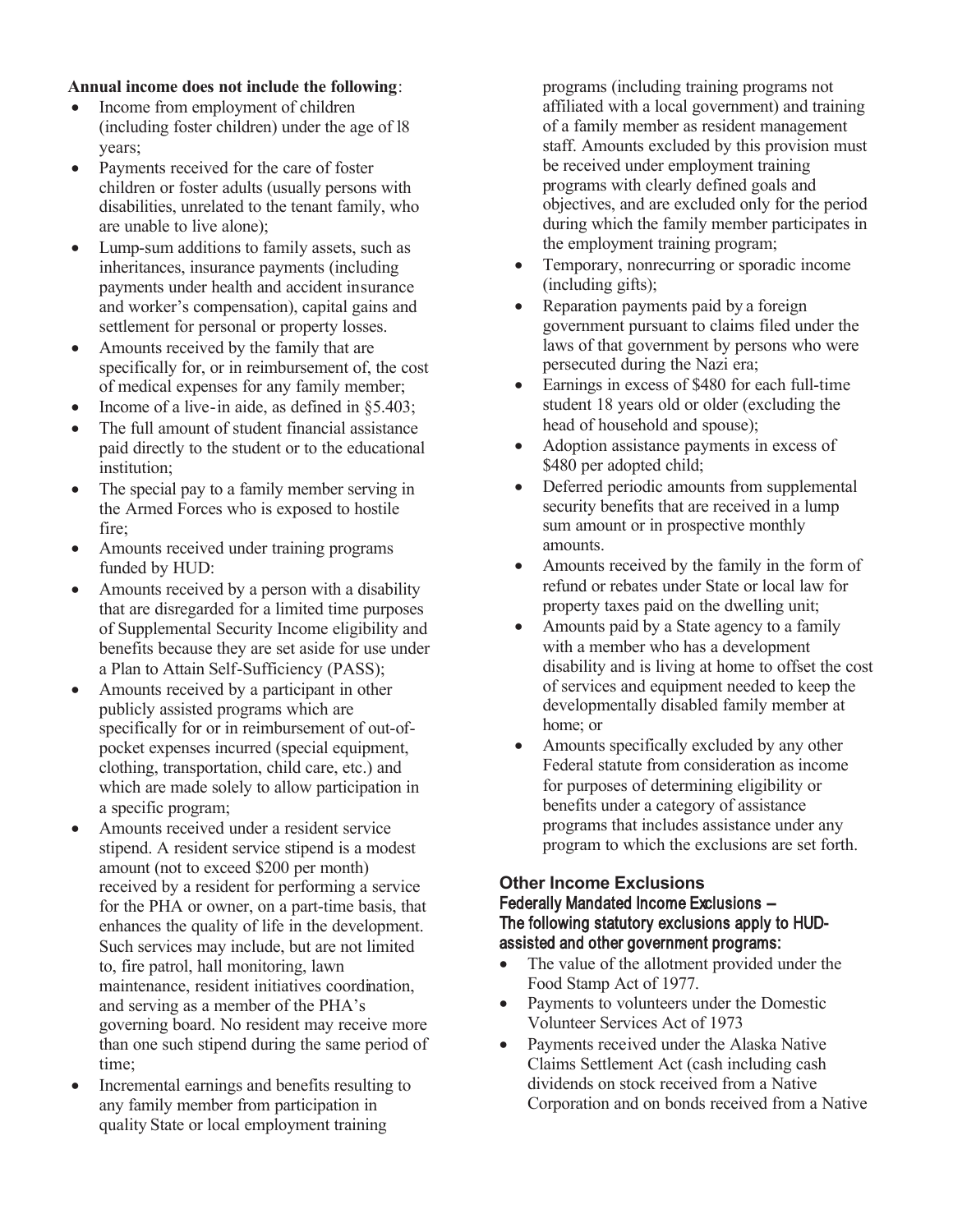Corporation to the extent that it does not in the aggregate exceed \$2,000 per individual per year)

- Income derived from certain submarginal land of the United States that is held in trust for certain Indian tribes
- Income Home Energy Assistance Program
- Payments received under programs funded under the Job Training Partnership Act (Workforce Investment Act of 1998)
- Income derived from the disposition of funds to the Grand River Band of Ottawa Indians. The first \$2,000 of per capita shares received from judgment funds awarded by the Indian Claims Commission or the U.S. Claims Court, the interests of individual Indians in trust or restricted lands, including the first \$2,000 per year of income received by individual Indians from funds derived from interests held in trust or restricted lands
- Amounts of scholarships funded under Title IV of the Higher Education Act of 1965 (including Federal Work Study program or Bureau of Indian Affairs (BIA) Student Assistance programs
- Payments received from programs funded under Title V of the Older Americans Act of 1985
- Payments received on or after January 1, 1989, from the Agent Orange Settlement Fund or any other fund established pursuant to the settlement in Re Agent-product liability
- Payments received under the Maine Indian Claims Settlement Act of 1980
- The value of any child care provided or arranged under the Child Care and Development Block Grant Act of 1990
- Earned income tax credit (EITC) refund payments received on or after January 1, 1991
- Payments by the Indian Claims Commission to the Confederated Tribes and Bands of Yakima Indian Nation or the Apache Tribe of Mescalero Reservation
- Allowances, earnings and payments to AmeriCorps participants under the National and Community Service Act of 1990
- Any allowance paid to a child suffering from spina bifida who is the child of a Vietnam veteran
- Any amount of crime victim compensation under the Victims of Crime Act

 Allowances, earnings and payments to individuals participating in programs under the Workforce Investment Act of 1998

# Earned Income Disallowance for certain Public Housing Residents and Housing Choice Voucher Family members with **Disabilities**

Certain amounts will not be counted in determining a qualifying family's rent for a specific period of time. A qualifying family is one whose annual income increases as a result of:

- Employment of a family member who was unemployed for at least 12 months prior to employment;
- New or increased earnings during participation in an economic self-sufficiency or other job training program;
- New or increased earnings during or within 6 months after receiving Temporary Assistance to Needy Families (TANF).

During the first 12 months after a qualified family member starts working, 100 percent of the incremental increase of that family member's income is disallowed. The incremental increase is the amount of earned income that exceeds that family member's income prior to starting work.

In the second cumulative 12-month period after the date of first employment, 50 percent of the incremental increase in income is disallowed. Total time of benefit is limited to a lifetime 48-month period.

**NOTE**: For Public Housing Only, PHAs may offer to establish Individual Saving Accounts (ISA) for eligible families in place of the earned income disallowance. If offered, the family makes the choice whether or not to participate.

# What are deductions from Income?

Deductions are amounts that are subtracted from a family's Annual Income to produce Adjusted Income. There are two types of deductions: mandatory and permissive.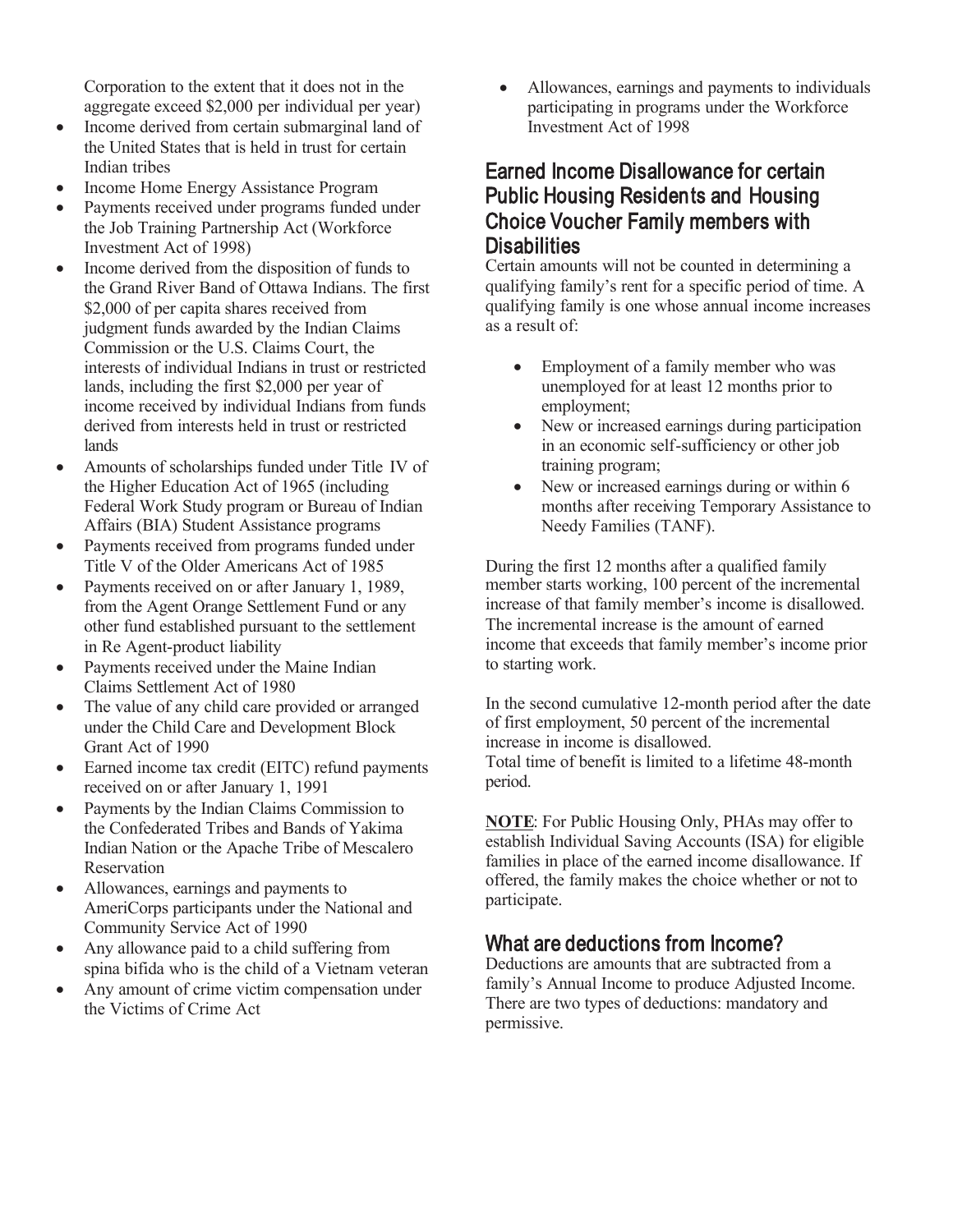# Mandatory Deductions:

- \$480 for each member of the family (excluding head of household or spouse) who is less than 18 years of age or who is a student or person with a disability
- \$400 for any elderly family or disabled family
- The sum of the following to the extent the sum exceeds 3% of annual family income:
	- Unreimbursed medical expenses of any elderly family or disabled family
	- Unreimbursed reasonable attendant care and auxiliary apparatus expenses for disabled family member(s) to allow family member(s) to work. This deduction may not exceed the income received.
- Any reasonable childcare expenses (children under 13 years old) necessary to enable a member of the family to be employed or to further his or her education.

# Permissive Deductions (Public Housing Only):

PHAs may establish other deductions as they wish but should understand that HUD **does not** provide any additional operating subsidy and the PHA must establish a written policy for the deductions.

# **Other Provisions**

Hardship Exceptions: PHAs must waive the minimum monthly rent requirement for any family unable to pay due to financial hardships as described in the PHA's written policies.

HUD has specified some circumstances that would constitute hardship which are:

- Switch from flat rent to income-based rent because of hardship.
- A family that is paying a flat rent may at any time request a switch to payment of incomebased rent (before the next annual option to select the type of rent) if the family is unable to pay flat rent because of financial hardship. The PHA must adopt written policies for determining when payment of flat rent is a financial hardship for the family.
- If the PHA determines that the family is unable to pay the flat rent because of financial hardship, the PHA must immediately allow the requested switch to income-based rent. The

PHA shall make the determination within a reasonable time after the family request.

- The PHA's policies for determining when payment of a flat rent is a financial hardship must provide that financial hardship include the following situation.
- The family has experienced a decrease in income because of changed circumstances including loss or reduction of employment, death in the family, or reduction in or loss of earnings or other assistance;
- The family has experienced an increase in expenses, because of changed circumstances, for medical costs, child care, transportation, education, or similar items; and
- Such other situations determined by the PHA to be appropriate.

# Maximum Initial Rent Burden (Housing Choice

Voucher Only): The family's share may not exceed 40% of the family's monthly adjusted income when the family initially moves into the unit or signs the first assisted lease for a unit. The maximum initial rent burden applies only when the gross rent for the unit selected exceeds the applicable payment standard.

Flat Rent (Public Housing Only): Annually at recertification families must be offered a choice of a flat rent or an income-based rent. If a family elects to pay a flat rent a PHA can (if desired) recertify family income as infrequent as every three (3) years instead of annually. Family composition must be recertified annually. Flat rent is based on the market rent charged for comparable units in the private unassisted rental market and will not increase or decrease as changes in income occur. A family can request a switch to an income-based rent at any time due to a financial hardship.

Welfare Sanctions: If the welfare agency reduces the welfare payment because of fraud of a family member in connection with the welfare program or non-compliance with economic self-sufficiency requirements, the PHA must still include the amount of the reduction in the Annual Income that is used to calculate total tenant payment.

# **Reference Materials**

#### Legislation:

• United States Housing Act of 1937, 42 USC 1437, et seq. as amended